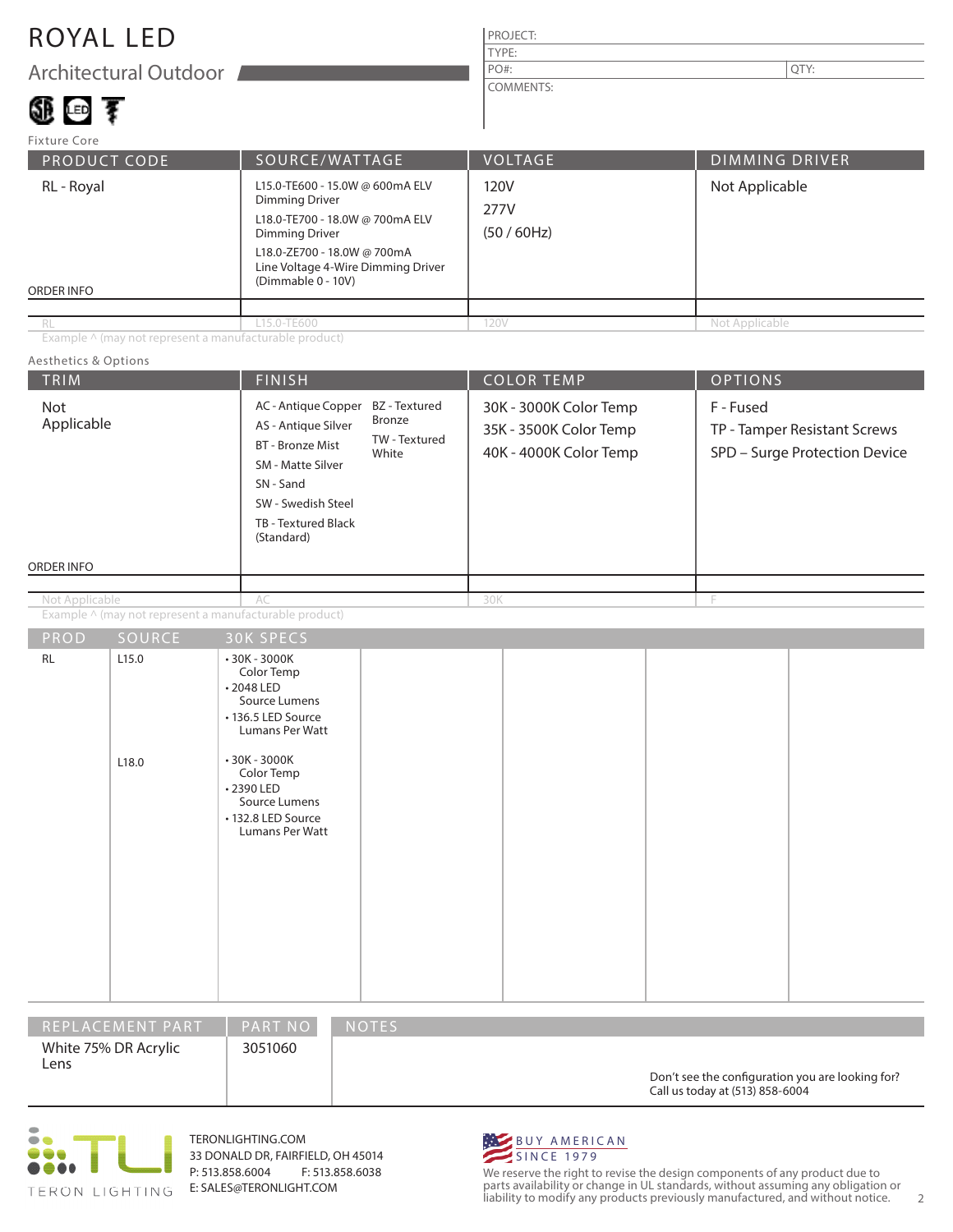### ROYAL LED

Architectural Outdoor

## ①画を

#### PROJECT: TYPE: COMMENTS: PO#:  $\vert$  QTY:

| Fixture Core                                                                                            |                |                           |                       |  |  |
|---------------------------------------------------------------------------------------------------------|----------------|---------------------------|-----------------------|--|--|
| <b>PRODUCT CODE</b>                                                                                     | SOURCE/WATTAGE | <b>VOLTAGE</b>            | <b>DIMMING DRIVER</b> |  |  |
| L30.0-ZE1050 - 30.0W @ 1050mA<br>RL - Royal<br>Line Voltage 4-Wire Dimming Driver<br>(Dimmable 0 - 10V) |                | 120V<br>277V<br>(50/60Hz) | Not Applicable        |  |  |
| ORDER INFO                                                                                              |                |                           |                       |  |  |
|                                                                                                         |                |                           |                       |  |  |
| RL                                                                                                      | L15.0-TE600    | 120V                      | Not Applicable        |  |  |

Example ^ (may not represent a manufacturable product)

#### Aesthetics & Options

| TRIM              |                  | <b>FINISH</b>                                                                                                                                                      |                                                   |     | <b>COLOR TEMP</b>                                                          | <b>OPTIONS</b> |                                                               |
|-------------------|------------------|--------------------------------------------------------------------------------------------------------------------------------------------------------------------|---------------------------------------------------|-----|----------------------------------------------------------------------------|----------------|---------------------------------------------------------------|
| Not<br>Applicable |                  | AC - Antique Copper<br>AS - Antique Silver<br><b>BT</b> - Bronze Mist<br>SM - Matte Silver<br>SN - Sand<br>SW - Swedish Steel<br>TB - Textured Black<br>(Standard) | BZ - Textured<br>Bronze<br>TW - Textured<br>White |     | 30K - 3000K Color Temp<br>35K - 3500K Color Temp<br>40K - 4000K Color Temp | F - Fused      | TP - Tamper Resistant Screws<br>SPD - Surge Protection Device |
| ORDER INFO        |                  |                                                                                                                                                                    |                                                   |     |                                                                            |                |                                                               |
| Not Applicable    |                  | AC                                                                                                                                                                 |                                                   | 30K |                                                                            | F              |                                                               |
|                   |                  | Example ^ (may not represent a manufacturable product)                                                                                                             |                                                   |     |                                                                            |                |                                                               |
| PROD              | SOURCE           | 30K SPECS                                                                                                                                                          |                                                   |     |                                                                            |                |                                                               |
| <b>RL</b>         | L30.0            | • 30K - 3000K<br>Color Temp<br>+3585 LED<br>Source Lumens<br>• 119.5 LED Source<br>Lumans Per Watt                                                                 |                                                   |     |                                                                            |                |                                                               |
|                   | REPLACEMENT PART | PART NO                                                                                                                                                            | NOTES                                             |     |                                                                            |                |                                                               |

| REPLACEMENT PART             | <b>PART NO</b> | <b>NOTES</b>                                                                        |
|------------------------------|----------------|-------------------------------------------------------------------------------------|
| White 75% DR Acrylic<br>Lens | 3051060        | Don't see the configuration you are looking for?<br>Call us today at (513) 858-6004 |



TERONLIGHTING.COM 33 DONALD DR, FAIRFIELD, OH 45014 P: 513.858.6004 F: 513.858.6038 E: SALES@TERONLIGHT.COM



We reserve the right to revise the design components of any product due to parts availability or change in UL standards, without assuming any obligation or liability to modify any products previously manufactured, and without notice. 3